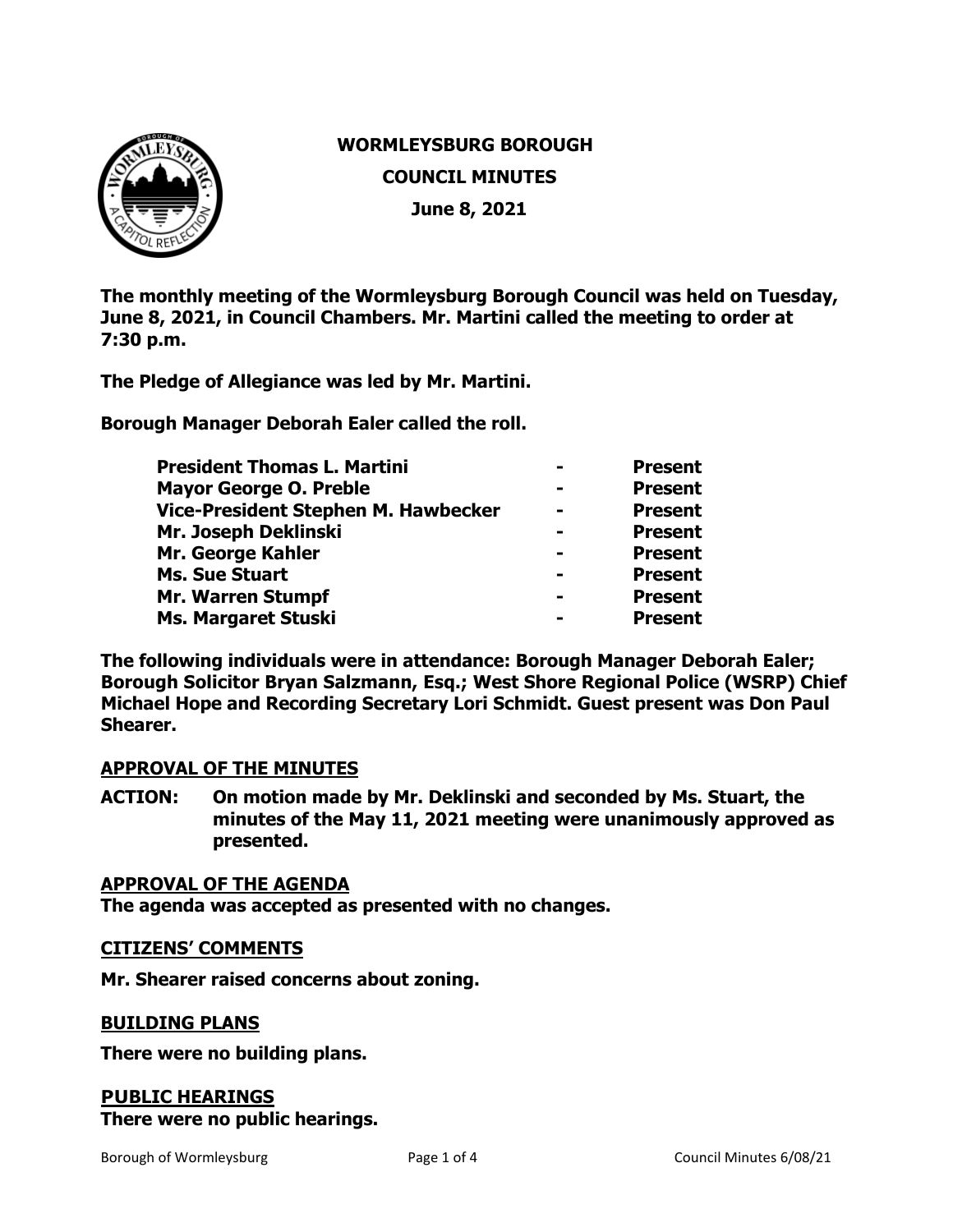# **REPORTS FROM APPOINTED BOROUGH OFFICERS**

### **Borough Manager/Secretary**

**Council accepted the Borough Manager's monthly report, which was emailed, with no questions.**

#### **Borough Treasurer**

**Treasurer Ealer presented the monthly report with the relevant check registers. There were no questions.** 

**ACTION: On motion made Ms. Stuski and seconded by Mr. Deklinski, the May Treasurer's report was approved unanimously as presented and Council directed that it be sent to the file for audit.** 

**Borough Solicitor**

**No report.** 

### **Borough Engineer**

**The Borough Engineer's report was provided electronically.** 

#### **COUNCIL PRESIDENT'S REPORT**

**Mr. Martini was thankful to be back to in-person council meetings in Council Chambers. Mr. Martini noted that an Executive Session regarding a matter of potential litigation is to be convened subsequent to the conclusion of the regular council meeting.**

### **COUNCIL VICE-PRESIDENT'S REPORT**

**ACTION: On motion made by Mr. Hawbecker and seconded by Ms. Stuski, Council unanimously approved the distribution of funds as follows (as evidenced by the check registers dated from 5/11/21 to 6/08/21).**

| <b>Accounts</b>      | <b>Number of Checks</b> | <b>Distribution Summary</b> |             |
|----------------------|-------------------------|-----------------------------|-------------|
| <b>General Fund</b>  | 45                      |                             | 89,152.63   |
| <b>Fire Tax Fund</b> |                         | S                           | 2,659.82    |
| <b>Sewer Fund</b>    | 32                      |                             | 66,403.92   |
| <b>Total</b>         | 84                      | S                           | 158,216.37* |

\*The distribution summary total may include inter-fund transfers in keeping with accounting requirements.

### **MAYOR'S REPORT**

**The Mayor provided his monthly report, which was accepted without questions.** 

### **COMMITTEE REPORTS**

Borough of Wormleysburg **Page 2 of 4** Council Minutes 6/08/21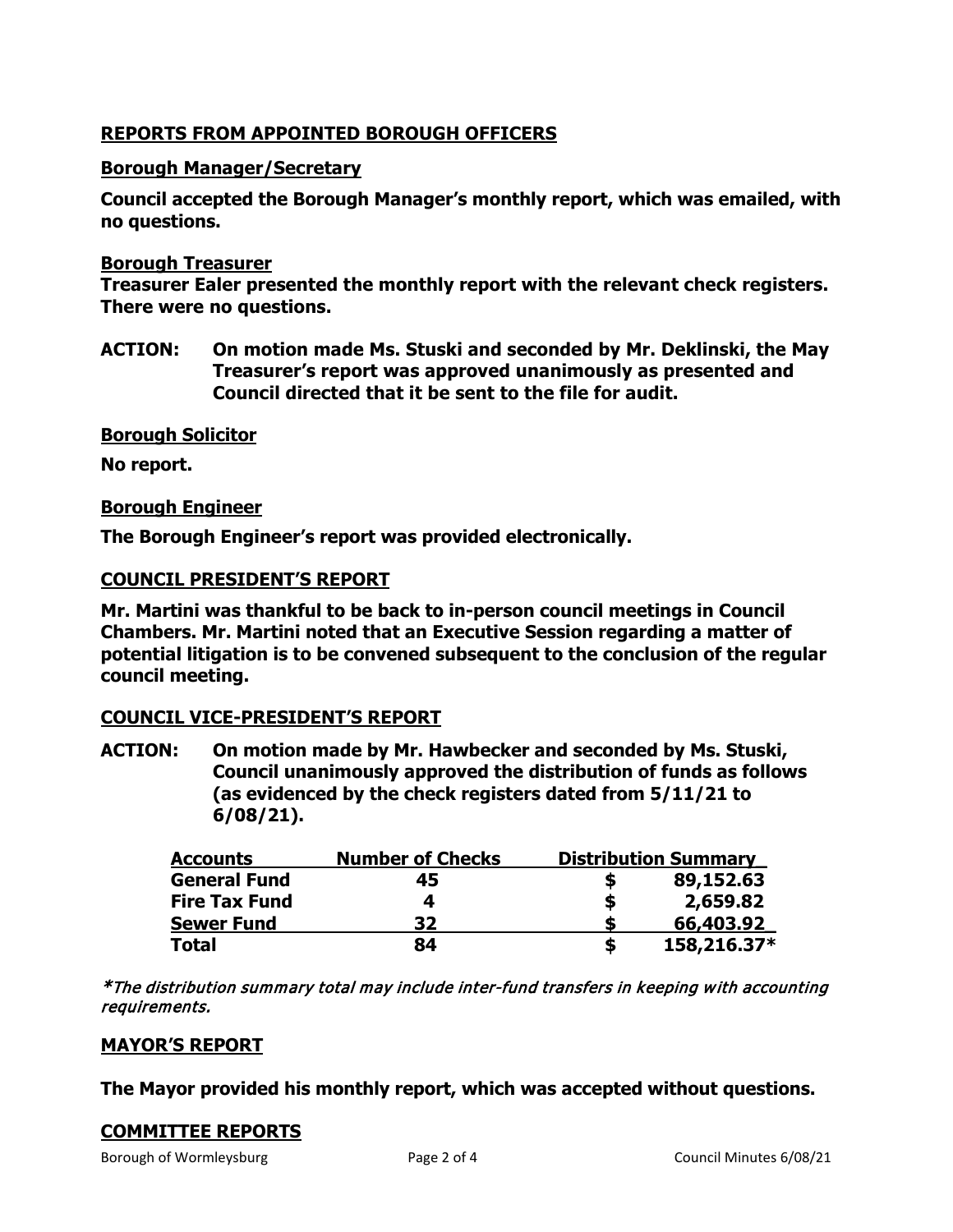### **Administrative Committee**

**No report.**

# **Parks, Public Lands and Recreation Committee, CapCOG**

**Ms. Stuski reported the Parks and Recreation report is complete and will be presented in printed PowerPoint format for Council to review.** 

**Ms. Stuski reported MS4 educational material has been completed and will provide the documentation to be uploaded on the website.**

### **Planning Commission and Streets, Sanitary/Highway Committee**

**Mr. Deklinski recommended the southside of Echo Road from West Foxcroft Drive to the Wormleysburg Borough line be designated "No Parking".**

**ACTION: On motion made Mr. Deklinski and seconded by Mr. Kahler, Council unanimously approved writing an ordinance for the designation of "No Parking" on the southside of Echo Road from West Foxcroft Drive to the Wormleysburg Borough line.** 

**Mr. Deklinski reported that property owners at 424 North Front Street and 434 North Front Street are in agreement on the removal of existing lined parking spaces along Front Street adjacent to the properties.**

**ACTION: On motion made Mr. Deklinski and seconded by Mr. Hawbecker, Council unanimously approved the removal of lined parking spaces along Front Street adjacent to 424 North Front Street and 434 North Front Street.** 

**Mr. Deklinski noted the South Front Street Pedestrian Safety review by Rettew outlined six (6) recommendations. Mr. Deklinski recommended the Borough Engineer reach out to PennDOT for further discussions.**

### **Service/Property Committee**

**No report.**

### **Codes Enforcement, Zoning, Sidewalks and Shade Trees Committee**

**Ms. Stuart reported no project manager has been assigned to the Bottleneck Project and project has now moved to 2022.**

**Ms. Stuart reported that trees located within Lehighton Nature Preserve along Walnut Street are dilapidated. Ms. Stuart recommended estimating costs and the reallocation of funds in the course of mid-year budget revisions to address the removal of compromised trees. In addition, Ms. Stuart recommended a meeting with PP&L in order to establish the designation of the PP&L right of way access to**